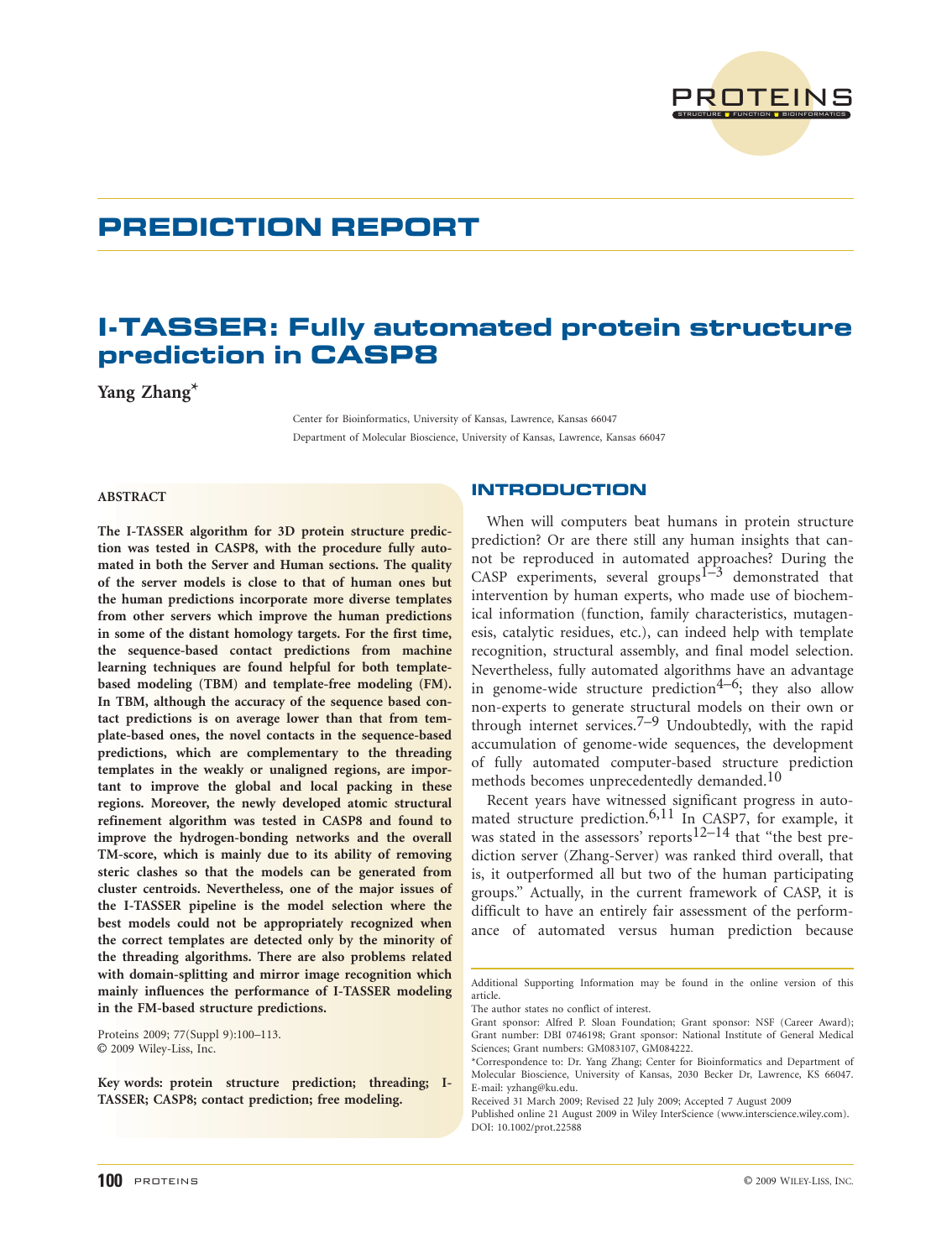human predictors can use all the models generated by servers and therefore have a better pool of initial templates to start with.

In CASP8, we participated in both human (as "Zhang") and server (as "Zhang-Server") predictions. For the purpose of the development and testing of automated structure prediction approaches, both Zhang and Zhang-Server used identical I-TASSER approaches.<sup>15</sup> Compared with CASP7, new developments in I-TASSER include the employment of de novo sequence-based contact predictions<sup>16</sup> and atomic-level hydrogen-bonding  $(H$ -bond) optimization.<sup>17</sup> Because the only difference between Zhang and Zhang-Server is that the ''human'' prediction uses more templates (including those generated by other groups in the Server section), the difference between their performances may be viewed as a measure of the effect due to the different template pools used in human and server predictions.

# RESULTS AND DISCUSSION

A total of 164 domains from 121 protein targets were eventually assessed in the Server Section, and 71 domains in the Human Section. Among the 164 domains, 50 are high-accuracy (HA), 102 are template-based modeling (TBM), and only 12 are free-modeling (FM, including TBM/FM) targets. Because more targets were tested in the server section and the methods used in our server and human predictions are essentially identical, our report will mainly focus on the server predictions. In particular, we summarize what went right and what were the major problems with our approach.

### What went right?

## I-TASSER pulls templates closer to the native conformation

As observed in both benchmark tests<sup>15</sup> and previous CASP experiments,  $18$  one of the most important advantages of I-TASSER is that the fragment assembly procedure can consistently drive the initial template structures closer to their native states. In Figure  $1(a)$ , we present the RMSD of the first I-TASSER server models versus the RMSD of the best threading templates used in I-TASSER for all 164 domains, with both the RMSDs calculated for the aligned regions of threading alignments. Although FM targets are supposed to have no appropriate templates, we show them in the plot because the I-TASSER procedure always starts from the top scoring templates obtained by threading no matter how weak the alignment scores are. In fact, even when the global topology of the templates is incorrect, the super-secondary structure segments are useful as structural building blocks. Apparently, I-TASSER simulations improve the template structure in the majority of test cases as measured by RMSD.

For 139 out of 164 domains, the RMSD of the final models is lower than that of the templates. In the remaining 22 (and 3) cases, the RMSD of the I-TASSER models is higher than (and equal to) that of the templates. Overall, the average RMSD of the best threading template is 5.54 Å for the aligned regions with an average alignment coverage of 91%; this RMSD is reduced to 4.24 A by I-TASSER.

Because some threading alignments are very short and may consist of only a small piece of structure, a TMscore comparison should reflect more appropriately the improvement by I-TASSER in full-chain model construction from the templates. Figure 1(b) is a comparison of final models versus the best threading templates in terms of TM-score. Now, 150 targets have a final model with a higher TM-score than the templates, and 10 (4) have a final model with a lower (equal) TM-score than the templates. Noticeably, there are two domains, T0472\_2 and T0474, where the first submitted models are significantly worse than the best templates. T0472 has a duplicated  $\beta_3\alpha$  two-domain structure with its closest structural template, 3bid, being a domain-swapped dimer. Because our threading library includes only single-chain proteins, most of the whole-chain threading templates have only the N-terminal domain aligned. The first submitted model by our I-TASSER server is based on the wholechain modeling and has a reasonably good quality for the N-terminal domain (RMSD =  $1.54$  Å and TM-score  $= 0.731$ ) but a low-quality C-terminal domain (TMscore =  $0.605$  for T0472\_2). The second submitted model by the server for T0472 was built by modeling the domains separately, followed by domain docking as described in Methods; it has a TM-score of 0.767 for T0472\_2, slightly higher than that of the template  $(TM-score = 0.755).$ 

T0474 is a small protein of 80 residues solved by Structural Genomics Consortium and has a very extended structure (85.3Å from N to C terminus). All the three closest templates (2ay0, 2bj1, 2hza) are dimers, with the "necks" of the chains intertwined with each other. The individual chains are apparently unstable on their own, but our server attempted to fold the chain as an individual compact domain; this resulted in a much less extended structural model with a TM-score  $= 0.560$ . The second submitted model has a more extended structure with a TM-score  $= 0.683$ , which is still lower than the best template with  $TM\text{-}score = 0.726$ .

As threading algorithms usually generate substantial alignment errors, in Figure  $1(c,d)$ , we compare I-TASSER models with the best threading templates as used in Figure  $1(a,b)$  but the alignments are regenerated by structurally aligning the templates to the native structures by TM-align.19 Because the native structure information is used, the structural alignment is more accurate than the threading, with the average RMSD reduced from 5.54 to 2.42 Å and the average TM-score increased from 0.633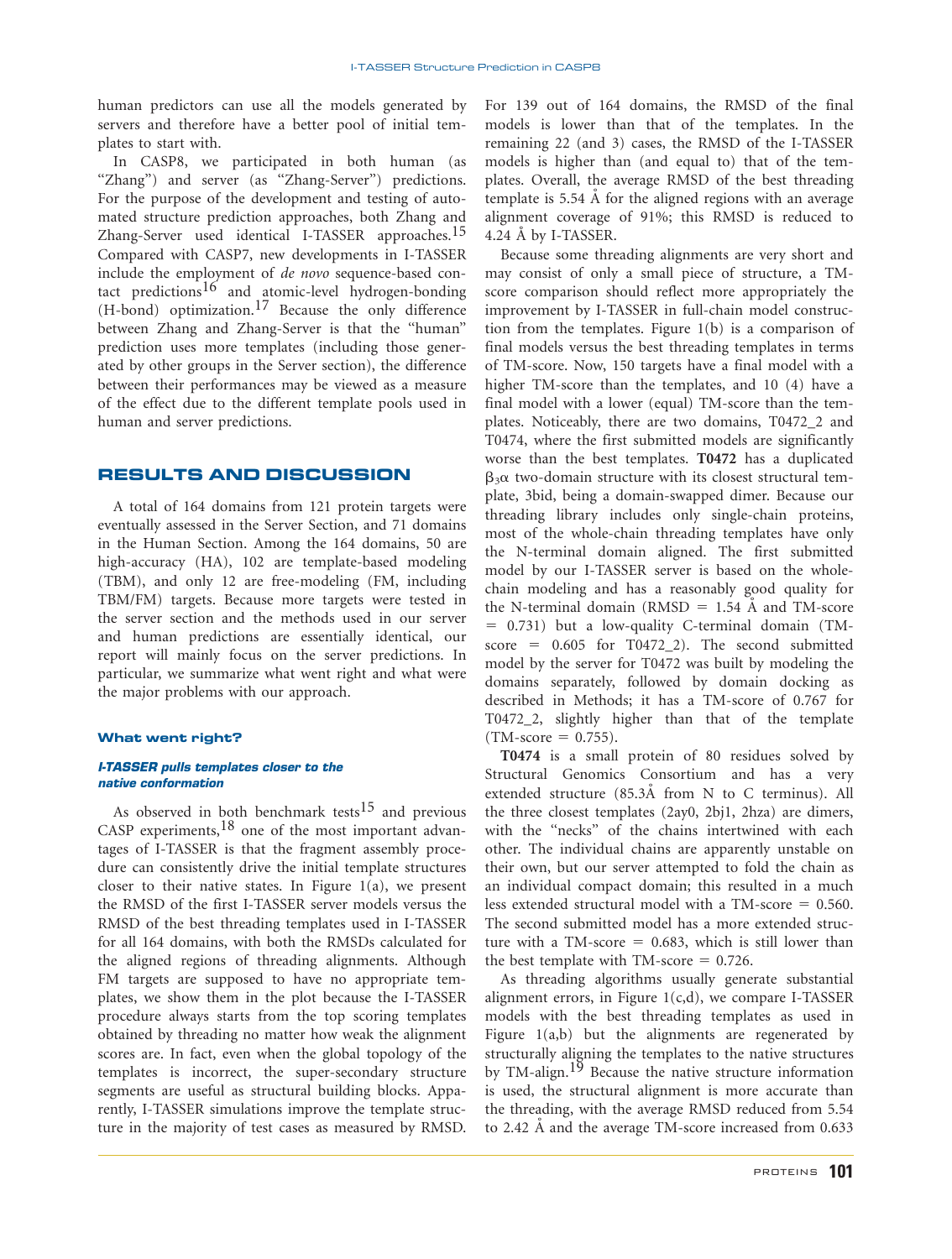

Figure 1 Comparison of the best templates with the first model predicted by the I-TASSER server. The alignments in (a) and (b) are from threading algorithms which have been used as input of I-TASSER simulations; the alignments in (c) and (d) are generated by structurally aligning the templates to the native by TM-align. RMSD for models is calculated in the same aligned region as the alignments in templates. The highlights in (b) are two domains where I-TASSER deteriorates the best templates.

to 0.709. In 47 (or 99) cases, the I-TASSER models have a lower RMSD (or a higher TM-score) than the TMalign alignments. Although the overall quality of the final I-TASSER models is still worse than the best structural alignments in terms of RMSD, the data shows that at least for part of the cases the model can be drawn by I-TASSER closer to the native than the best aligned template structures; these improvements come from the fragment rearrangement rather than from refining the threading alignments.

# Restraints from multiple templates cover a larger portion of the structure than those from the best single templates

One of the major driving forces of the structure refinement in I-TASSER is the high-quality consensus restraints LOMETS.21 Five types of template-based restraints are used in I-TASSER: (1) side-chain contact restraints taken from the top N templates ( $N = 20$  for easy targets, 30 for medium and 50 for hard targets); (2)  $Ca$  contact restraints from the top N templates; (3) short-range  $C\alpha$ distance-map for separation  $|i - j| \leq 6$  with the average distance from the top N templates; (4)  $C\alpha$  distance-map for separation >6 from the top four templates (i.e., each residue pair having up to four different distance restraints); and (5) pair-wise contact potential based on the frequency of the side-chain contacts appearing in the top N templates. $22$ 

taken from multiple templates by  $MUSTER<sup>20</sup>$  or

Although there has been a long-time belief that consensus restraints should have a better accuracy than those from single templates, there is no systematic comparison of the two based on the same set of templates in litera-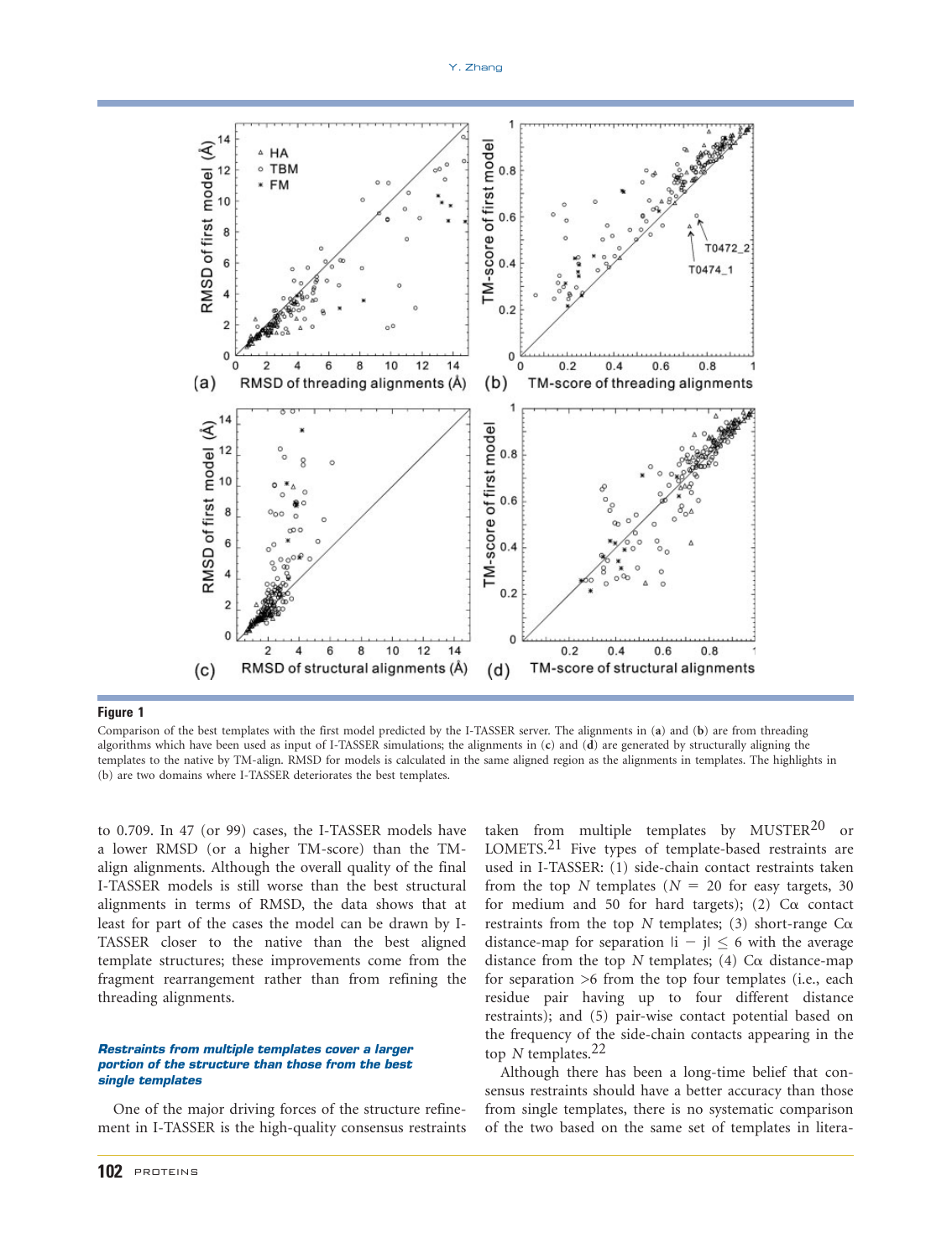#### **Table I**

|            | Side-chain contact restraints |                  |                  | $C\alpha$ contact restraints |                  |                  |                             |                            |                 |       |
|------------|-------------------------------|------------------|------------------|------------------------------|------------------|------------------|-----------------------------|----------------------------|-----------------|-------|
|            | N <sup>a</sup>                | Acc <sup>b</sup> | Cov <sup>c</sup> | N <sup>a</sup>               | Acc <sup>b</sup> | Cov <sup>c</sup> | Short distance <sup>d</sup> | Long distance <sup>e</sup> | RM <sup>t</sup> | TMª   |
| HA         | 128.0                         | 0.39(0.45)       | 0.87(0.79)       | 97.3                         | 0.70(0.79)       | 0.86(0.77)       | 0.45(0.41)                  | 0.65(0.92)                 | 1.6             | 0.895 |
| <b>TBM</b> | 132.0                         | 0.29(0.31)       | 0.58(0.48)       | 99.1                         | 0.53(0.55)       | 0.59(0.50)       | 0.87(0.84)                  | 1.72 (2.66)                | 5.7             | 0.668 |
| <b>FM</b>  | 60.0                          | 0.17(0.10)       | 0.11(0.06)       | 40.2                         | 0.26(0.05)       | 0.13(0.05)       | 1.32(1.40)                  | 3.14(7.34)                 | 9.0             | 0.380 |
| All        | 125.5                         | 0.31(0.34)       | 0.64(0.55)       | 94.2                         | 0.56(0.59)       | 0.64(0.55)       | 0.77(0.75)                  | 1.50 (2.47)                | 4.7             | 0.712 |

Table I Comparison of Spatial Restraints Taken from Multiple Templates and from the Single Best Threading Template (the Latter Shown in Parentheses). A Detailed List is Shown in Table S1 in Supporting Information

<sup>a</sup>Number of contacts appearing in the native structure.

<sup>b</sup>Accuracy of contact predictions: the number of correctly predicted contacts divided by the total number of contact predictions.

c Coverage of contact predictions: the number of correctly predicted contacts divided by the number of contacts in the native structure.

<sup>d</sup>Error of short-range distance predictions ( $\vert i-j \vert \leq 6$ ) relative to the native structure.

<sup>e</sup> Error of medium- and long-range distance predictions ( $|i-j| > 6$ ) relative to the native structure.

 $f$ RMSD (Å) of the first submitted model by Zhang-Server (best in top 5 shown for FM).

TM-score of the first submitted model by Zhang-Server (best in top 5 shown for FM).

ture. In Table S1 in Supporting Information, we present a detailed list of the accuracy and coverage of four restraint types taken either from multiple templates or from the best single threading template that has the highest TM-score to the native in the top N templates. Table I is a summary of Supporting Information Table S1 with an average accuracy of the restraints listed in each category of targets. In all categories of targets (i.e., HA, TMB, and FM), the consensus contact predictions have a higher coverage, that is, more correct contacts are predicted. However, somewhat contrary to expectation, the accuracy of the contacts based on single templates is slightly higher than that of the consensus ones, which is probably due to the fact that we are using the best individual template from threading. In fact, if we use the first template (as ranked by threading rather than TM-score), the accuracy of the contact prediction is similar to that of consensus contacts, but the coverage is lower than when the best threading template (i.e., with the highest TM-score) is used. Here, we compare consensus restraints to the best templates because we try to highlight the possible reason that I-TASSER improves the quality of the best templates as shown in Figure 1. Overall, the average accuracy/coverage for side-chain and  $C\alpha$ contact predictions are 0.34/0.55 and 0.59/0.55 from the best single template, compared to 0.31/0.64 and 0.56/0.64 from multiple templates. One reason for the apparently higher accuracy of  $C\alpha$  contacts in comparison with sidechain contacts is that side-chain contacts are more variable due to rotamer conformations, and are therefore more difficult to predict.

The eigth and ninth columns of Table I and Supporting Information Table S1 show the errors of short- and long-range Ca distance predictions, respectively. For short-range distance prediction, single-template-based prediction has a slightly smaller average error than the multiple-template-based one. But for the long-range distance prediction, the distance error from multiple templates is much smaller than that from the best single template. Here, each residue pair has four distance predictions collected from the first four MUSTER/LOMETS templates and we report the best of the four predictions in the tables. Moreover, as the major advantage of using multiple templates, multiple-template-based predictions cover again a larger portion of the structure. Overall, the multiple-template based prediction produces on average 1302/2563 short/long-range distance predictions while single-template prediction produces only 1099/2243 short/long-range predictions.

Interestingly, there are some targets for which the accuracy and coverage of contact predictions is apparently high, but the quality of the final models is still poor. For example, two FM targets (T0476\_1 and T0482 $\angle$ 1) have C $\alpha$  contact predictions with both accuracy and coverage >0.5 (see Table S1 in Supporting Information). However, all 11 correctly predicted contacts in T0476  $\,$ 1 are concentrated in two  $\beta$ -hairpins (one at the tail and another in the middle, both being shortrange), and are actually not helpful for assembling the global topology. On the contrary, the side-chain contact predictions have a lower accuracy but cover a larger portion of the structure. A similar situation is seen with T0482\_1 as well. In fact, the correlation coefficient (calculated for all 164 domains) between the TM-score of the final models and the product of accuracy and coverage of side-chain contacts is 0.87, while the same quantity for  $Ca$  contacts is 0.79, which indicates that sidechain contact predictions are more important for the structure assembly.

# Sequence-based contact predictions help both FM and TBM modeling

In addition to the consensus restraints from multiple templates, the second important contribution to the I-TASSER template structural refinement is the sequencebased contact prediction from SVMSEQ.<sup>16</sup> Our original purpose when developing SVMSEQ was to improve the I-TASSER structure assembly only for FM targets, because for TBM/HA targets, the overall accuracy of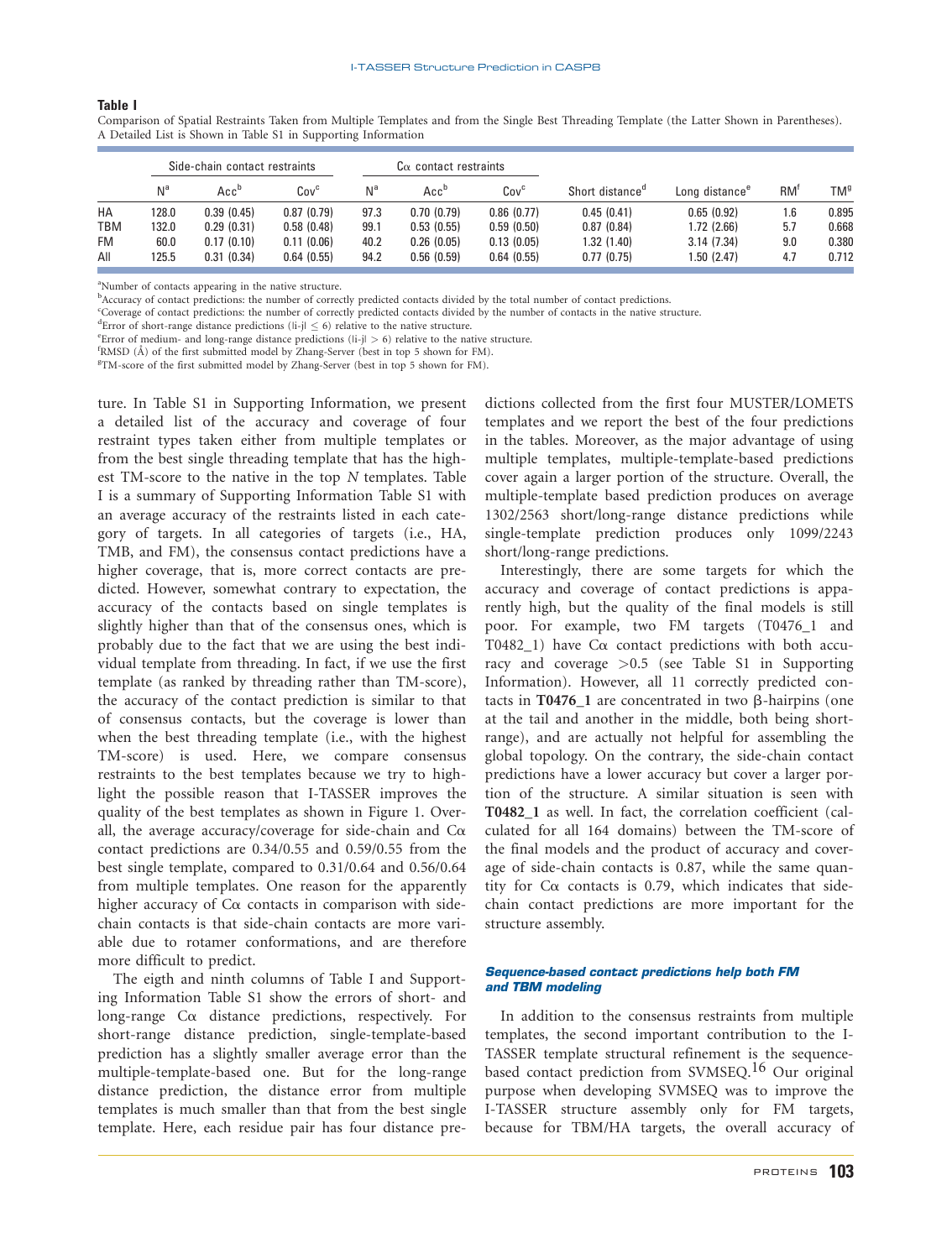|            |                                                                                          | Side-chain contacts   |                                        |                                        | $C\alpha$ contacts                      |                      |                                        |                                         | $C\beta$ contacts                       |                                        |                                        |                                         |                                         |
|------------|------------------------------------------------------------------------------------------|-----------------------|----------------------------------------|----------------------------------------|-----------------------------------------|----------------------|----------------------------------------|-----------------------------------------|-----------------------------------------|----------------------------------------|----------------------------------------|-----------------------------------------|-----------------------------------------|
|            |                                                                                          | Tem <sup>a</sup>      | S6 <sup>b</sup>                        | S7 <sup>c</sup>                        | S8 <sup>d</sup>                         | Tem <sup>a</sup>     | S6 <sup>b</sup>                        | S7 <sup>c</sup>                         | S8 <sup>d</sup>                         | S6 <sup>a</sup>                        | S7 <sup>b</sup>                        | S8 <sup>c</sup>                         | Com <sup>e</sup>                        |
| HA         | NP <sup>f</sup><br>ACC <sup>g</sup><br>COV <sup>h</sup><br>NN'<br><b>CON</b>             | 114.9<br>0.39<br>0.87 | 15.2<br>0.219<br>0.136<br>0.7<br>0.007 | 21.9<br>0.32<br>0.199<br>1.8<br>0.017  | 28.3<br>0.403<br>0.25<br>5.4<br>0.049   | 84.7<br>0.7<br>0.86  | 17.6<br>0.26<br>0.162<br>1.1<br>0.013  | 28.6<br>0.397<br>0.265<br>9<br>0.082    | 35.5<br>0.475<br>0.333<br>15.6<br>0.144 | 11.2<br>0.162<br>0.099<br>0.7<br>0.007 | 22.4<br>0.328<br>0.202<br>7.2<br>0.062 | 31.9<br>0.442<br>0.292<br>14.4<br>0.129 | 10.8<br>0.228<br>0.381<br>4.7<br>0.153  |
| <b>TBM</b> | NP <sup>f</sup><br>ACC <sup>9</sup><br>COV <sup>h</sup><br>NN'<br><b>CON</b>             | 78.5<br>0.29<br>0.58  | 15.5<br>0.216<br>0.135<br>2.7<br>0.024 | 22.7<br>0.322<br>0.203<br>4.8<br>0.045 | 28.6<br>0.389<br>0.247<br>8.5<br>0.072  | 61.8<br>0.53<br>0.59 | 20.4<br>0.274<br>0.167<br>3.6<br>0.033 | 33.3<br>0.419<br>0.276<br>11.9<br>0.102 | 42.1<br>0.494<br>0.352<br>19.1<br>0.163 | 14.5<br>0.209<br>0.128<br>2.5<br>0.024 | 26.5<br>0.366<br>0.225<br>9.5<br>0.082 | 36.9<br>0.472<br>0.307<br>16.6<br>0.143 | 20.3<br>0.325<br>0.253<br>8.4<br>0.105  |
| <b>FM</b>  | NP <sup>f</sup><br>ACC <sup>9</sup><br>COV <sup>h</sup><br>NN <sup>i</sup><br><b>CON</b> | 6.2<br>0.17<br>0.11   | 9<br>0.211<br>0.164<br>6.8<br>0.124    | 13<br>0.312<br>0.245<br>9.5<br>0.176   | 15.9<br>0.381<br>0.299<br>11.5<br>0.218 | 5.8<br>0.26<br>0.13  | 9.9<br>0.238<br>0.179<br>7.6<br>0.133  | 15.1<br>0.363<br>0.277<br>11.8<br>0.215 | 18.8<br>0.448<br>0.353<br>15.5<br>0.293 | 7.8<br>0.199<br>0.151<br>5.3<br>0.101  | 13.3<br>0.32<br>0.24<br>10.1<br>0.178  | 17.8<br>0.422<br>0.332<br>14.5<br>0.271 | 14.5<br>0.448<br>0.267<br>10.2<br>0.187 |
| AAII       | NP <sup>f</sup><br>ACC <sup>9</sup><br>COV <sup>h</sup><br>NN <sup>i</sup><br><b>CON</b> | 84.3<br>0.31<br>0.64  | 15<br>0.216<br>0.138<br>2.4<br>0.026   | 21.8<br>0.321<br>0.205<br>4.2<br>0.046 | 27.6<br>0.392<br>0.252<br>7.8<br>0.075  | 64.7<br>0.56<br>0.64 | 18.8<br>0.267<br>0.167<br>3.1<br>0.034 | 30.5<br>0.408<br>0.273<br>11<br>0.104   | 38.4<br>0.485<br>0.347<br>17.8<br>0.167 | 13<br>0.194<br>0.121<br>2.2<br>0.024   | 24.3<br>0.351<br>0.219<br>8.9<br>0.083 | 34<br>0.459<br>0.304<br>15.7<br>0.148   | 17<br>0.305<br>0.311<br>7.4<br>0.132    |

Table II Summary of Sequence-Based Contact Predictions (by SVMSEQ) Compared with the Template-Based Contact Predictions (by LOMETS)

<sup>a</sup>Contact predictions from multiple threading templates by LOMETS<sup>20</sup>.

 $b$ Contact prediction from SVMSEQ<sup>16</sup> with a cutoff of 6  $\AA$ 

<sup>c</sup>Contact prediction from SVMSEQ with a cutoff of 7 Å.

 $\alpha$ <sup>d</sup>Contact prediction from SVMSEQ with a cutoff of 8 Å. Contact prediction by taking consensus of predictions from CASP8 servers.

f Total number of predictions.

<sup>g</sup>Accuracy of contact predictions: the number of correctly predicted contacts divided by the total number of contact predictions.

<sup>h</sup>Coverage of contact predictions: the number of correctly predicted contacts divided by the number of contacts in the native structure.

i Number of true-positive predictions which are not generated by the template-based predictions.

<sup>j</sup>Coverage of novel predictions: NN divided by the number of contacts in the native structure.

SVMSEQ is lower than that of the template-based contact prediction.<sup>16</sup> However, we found that the SVMSEQ prediction also improves the quality of models for the TBM targets.

In Table II, we present a summary of the SVMSEQ contact prediction for both side-chain and  $Ca$  contacts. As expected, the sequence-based contact predictions have the highest impact on FM targets. For these targets, the average accuracy of the side-chain contacts by LOMETS is only 17%, covering 11% of all native contacts. But the SVMSEQ prediction on side-chain contacts (with a 8 A cutoff distance) has an accuracy of 38.1%, with a coverage of 29.9% of all contacts in the native structure; out of this coverage, 21.8% are newly predicted contacts that are not generated by LOMETS. If we look at  $Ca$  contacts, the average accuracy of SVMSEQ predictions is 44.8%, compared with 26% by LOMETS. This covers 35.3% of all native contacts, with 29.3% being new. The  $C\beta$  predictions have similar results to  $Ca$ . These sequence-based "de novo" predictions are of great value for I-TASSER in the case of FM target predictions.

In Figure 2, we show one example of successful modeling by the I-TASSER server on an FM target, T0416 2. I-TASSER first runs LOMETS on the whole chain (332 residues), which yields alignments dominated by 3crmA and

2qgnA. However, there is a middle region spanning 87 residues (L112-T198) that has no alignment with any of the top 20 templates. The server then automatically defines this region as a new domain and runs LOMETS again on the domain, which results in a number of weakly scoring hits. Although none of these templates for the small domain has a correct fold, some have close fragments, which provides building blocks for I-TASSER assembly (Row 3 of Fig. 2). Out of the top 29 side-chain contact predictions by SVMSEQ, 13 (45%) are correct, covering 46% of all native contacts (Row 4 of Fig. 2). Under the guidance of these restraints, I-TASSER finally assembles a model for T0416\_2 (S124-K180, as defined by the assessors) with a RMSD =  $3.4$  Å and a TM-score = 0.53.

The accuracy of SVMSEQ predictions for HA/TBM targets is similar to that for FM targets. However, the coverage and accuracy of the contacts by LOMETS are much higher than SVMSEQ predictions for these targets. Nevertheless, SVMSEQ still generates a considerable number of correct contacts which cannot be generated by template-based predictions. The SVMSEQ-based  $Ca$  contact predictions with a  $8$  Å cutoff, for example, provide 14.4 and 16.3% of new true-positive contact predictions for HA and TBM targets, respectively. These restraints are useful in modeling the regions lacking threading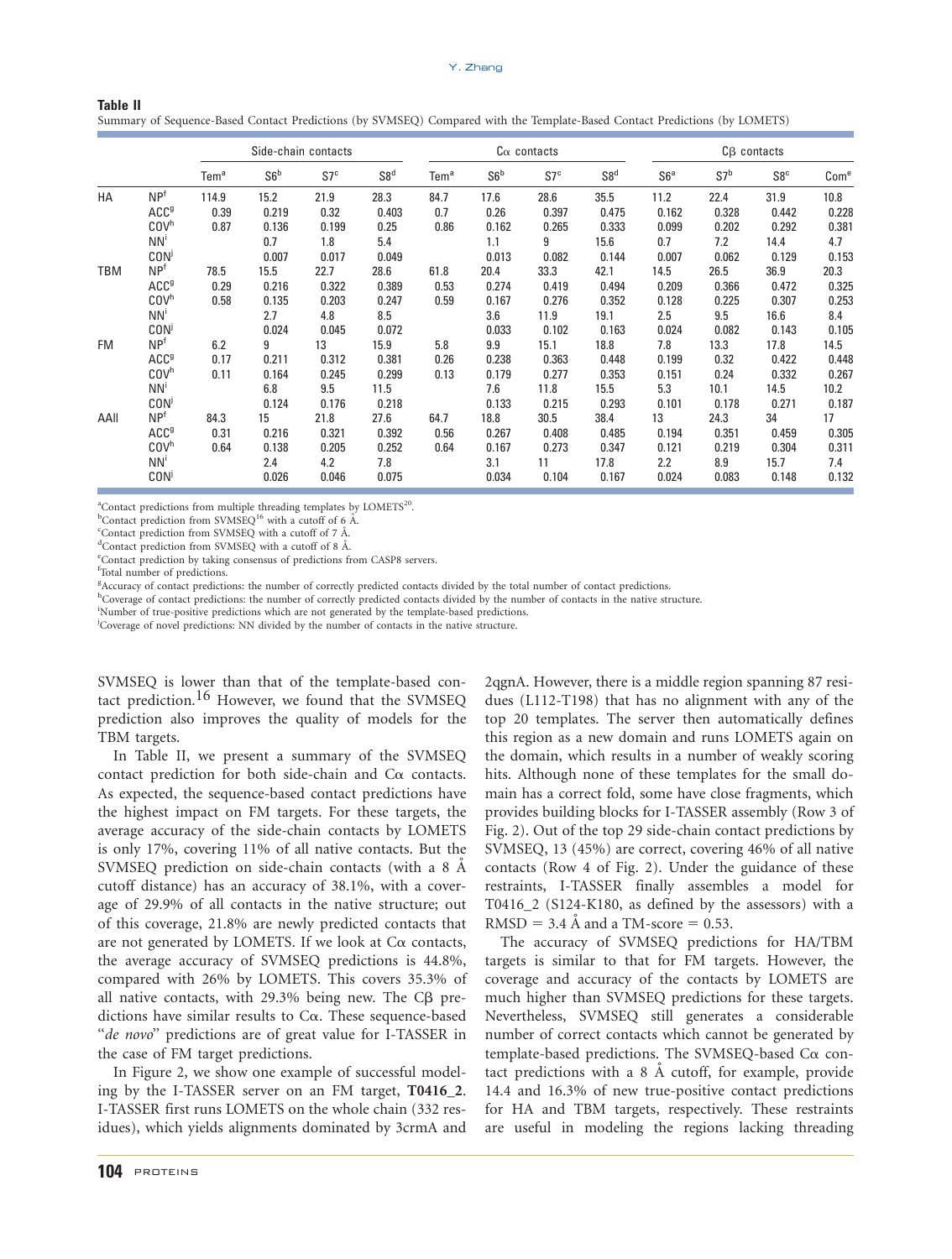

# LOMETS whole-chain threading alignments

The procedure of the I-TASSER server in modeling a FM target of T0416\_2. The upper part shows the top 20 alignments by LOMETS<sup>21</sup> for the whole-chain sequence followed by the subsequent threading on the domain which was missed in the whole-chain threading. The examples of 4 templates closest to the target are shown in the third row. The fourth row shows the native backbone structure with inter-residue lines indicating<br>the side-chain contact predictions by SVMSEQ<sup>16</sup> (red solid lines are truedomain modeling was done in the sequence (L112-T198) but the tails (L112-E125 and F192-T198 shown as backbones in the final models) are trimmed during docking with other parts of the structures. The superposition is made on S124-K180 according to the assessor's definition of<br>T0416\_2. The image is generated by MVP.<sup>23</sup>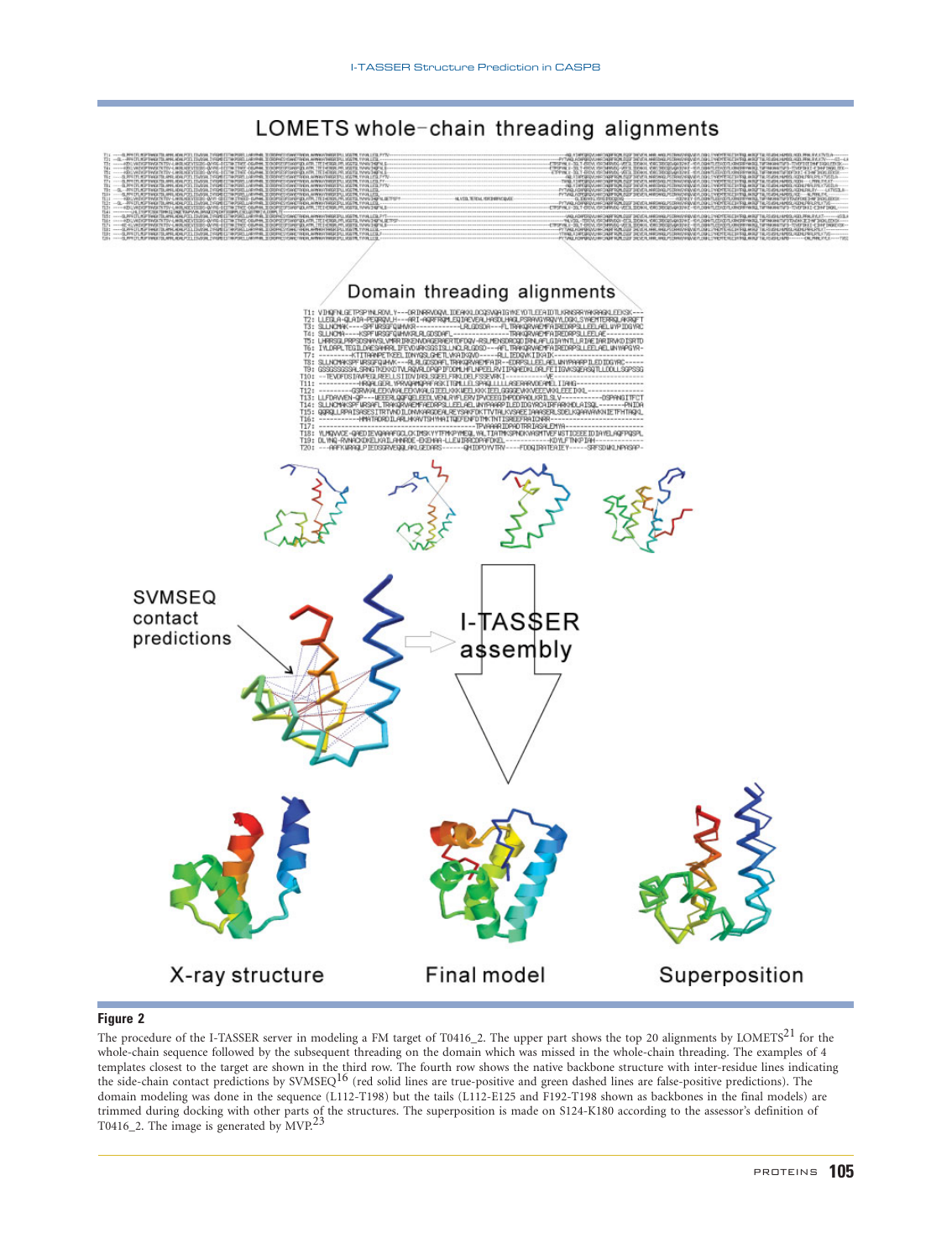

Figure 3 SVMSEQ contact predictions improve the modeling of T0437\_1. (a) Structural superposition of the target (thin backbone) on the best template 2jz5A (thick backbone) with structural alignment generated by TM-align<sup>19</sup> (RMSD = 1.34Å, TM-score = 0.838). (b) Backbone structure of the native with lines between residues indicating C $\alpha$  contact prediction from LOMETS.<sup>21</sup> Red solid lines are true-positive and green dashed ones are false-positive. There is no true-positive contact in the lower part of the second  $\beta$ -hairpin. (c) Same as (b) but contacts are from SVMSEQ<sup>16</sup> with 10 true-positive predictions in the lower part of the second β-hairpin. (**d**) Superposition of the I-TASSER server model on the native with a RMSD = 1.13 Å and a TM-score = 0.885. The image is generated by MVP.<sup>23</sup>

alignments as well as improving the global topology. It is worth mentioning that when we use the SVMSEQ-predicted contacts in the I-TASSER assembly, a large percentage of them are false positive. However, these false positive predictions do not necessarily affect the modeling of the regions with good templates because the consensus restraints from LOMETS are strong and dominating in those regions compared with the weak noise from SVMSEQ predictions. For the weakly aligned regions, however, the false-positive rate of SVMSEQ is lower than that of LOMETS, and therefore becomes helpful.

Figure 3 is one such example of a TBM-HA target, T0437\_1, demonstrating the positive contribution of SVMSEQ to homology-based modeling. The LOMETS threading alignments are dominated by the template 2jz5A, which has a sequence identity of 32% to the target. The best threading alignment generated by HHsearch<sup>24</sup> has an RMSD = 2.30 Å and TM-score = 0.778. If we structurally align 2jz5A to the experimental structure by TM-align,  $^{19}$  the RMSD is 1.34 Å with TMscore =  $0.838$  [Fig. 3(a)]. Although the global topology of 2jz5A matches the target well, there is a major mismatch in the region V49-T60 [the lower part of the second  $\beta$ -sheet, Fig. 3(a)]. Correspondingly, there is no correct contact prediction from LOMETS in this region [Fig. 3(b)]. The sequence-based SVMSEQ contact prediction, however, generates 10 correct  $C\alpha$  contact predictions in this region [two others are false positive, Fig.

3(c)]. These restraints help I-TASSER generate models with a correct  $\beta$ -sheet structure in this region. The RMSD of the overall model is  $1.13$  Å, which is even closer than the best structural alignment [Fig. 3(d)]. In this example, although the overall accuracy of the SVMSEQ prediction is still lower than LOMETS, the novel contacts from the sequence-based prediction improve the quality of local structures. In other regions (e.g., the N-terminal  $\beta$ -sheet), SVMSEQ generates a number of false positive contact predictions. As the LOMETS predictions provide strong consensus restraints, these weak false-positive predictions did not reduce the modeling accuracy in those regions.

In the last column of Table II, we also list a consensus prediction taken from 6 CASP8 servers including LEE-SERVER, MULTICON-CMFR, MUProt, SAM-T08-2stage, RR\_FANG\_1, and Parings. A consensus contact is collected if it is predicted by more than half of the servers. These contacts were used in our human predictions. Somewhat unexpectedly, the consensus prediction from multiple servers does not outperform the prediction from the single program SVMSEQ. For FM targets, the consensus prediction has a slightly higher accuracy than SVMSEQ but a lower coverage. The overall accuracy of consensus contact prediction for all targets is lower than SVMSEQ but the coverage is similar. The SVMSEQ server also participated in CASP8 contact prediction,<sup>25</sup> but it submitted predictions obtained by combining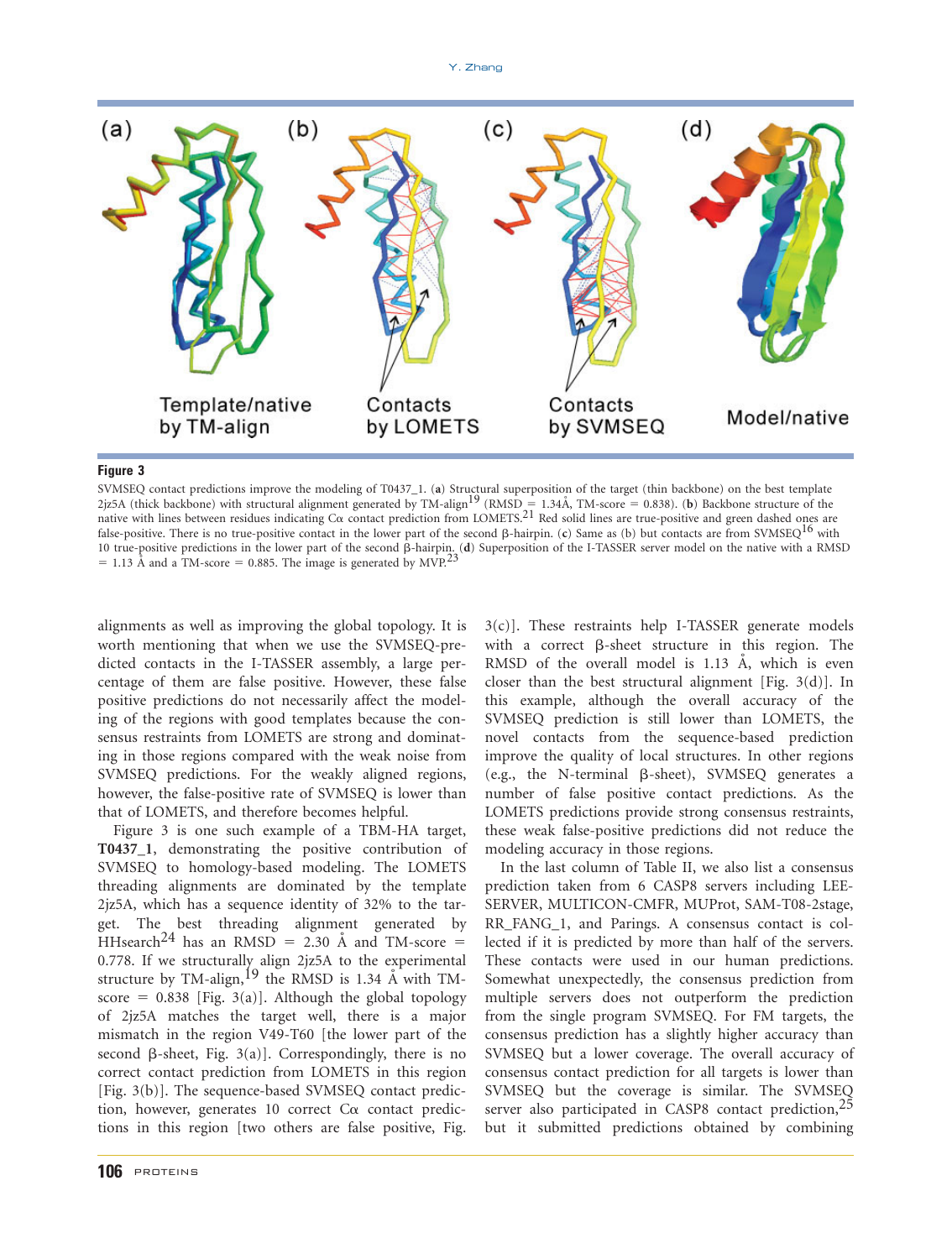Comparison of REMO<sup>17</sup> and Pulchra<sup>27</sup> on 149 Domains

|                   | RMSD (Å) | TM-<br>score | <b>HBscore</b><br>(all-atom) | <b>HBscore</b><br>(backbone) | $N_{\text{clash}}$ |
|-------------------|----------|--------------|------------------------------|------------------------------|--------------------|
| $REMO + comb$     | 4.50     | 0.725        | 0.496                        | 0.643                        | 1.6                |
| Pulchra $+$ closc | 4.75     | 0.708        | 0.380                        | 0.520                        | 3.5                |
| Pulchra $+$ combo | 4.51     | 0.716        | 0.390                        | 0.531                        | 34.3               |
|                   |          |              |                              |                              |                    |

results from SVMSEQ and LOMETS. Although this combination helps increase the accuracy for TBM/HA targets, it substantially decreases the accuracy of the original SVMSEQ predictions for FM targets; the FM targets was eventually assessed in the contact prediction section of CASP8.

# Atomic-level structure refinement improves hydrogen-bonding networks

The SPICKER program<sup>26</sup> clusters the structure decoys from I-TASSER and generates two types of reduced models: the cluster centroid (as ''combo'') obtained by averaging the coordinates of all clustered decoys and the decoy closest to the centroid (as ''closc''). Combo structures are usually closer to the native but have more structural clashes than the closc models. When constructing the full-atomic models,  $\mathrm{REMO}^{17}$  has the advantage to eliminate clashes from combo and optimize the hydrogen-bonding network, over a number of other simi- $\ar{ algorithms.}^{27-29}$ 

In Table III, we compare the REMO models of 149 domains (corresponding to 117 targets) with the fullatom models regenerated by Pulchra<sup>27</sup> based on the same set of closc and combo models. The models of these 149 domains have been generated by the I-TASSER server without domain splitting, and we selected them for these comparisons so that we can eliminate the possible influence of the domain docking procedure. Clearly, the models by Pulchra based on combo have a better TM-score and HBscore compared with that on closc. However, Pulchra could not remove the steric clashes in the combo models. Here, HBscore is defined as the number of H-bonds appearing in both model and native divided by that in the native structure, with H-bonds defined by HBPLUS3.0.<sup>30</sup> The final models generated by REMO have on average a better TM-score and HBscore than both the Pulchra models. The average number of steric clashes of the REMO models is 1.6, which is close to the average in the experimental structures in the  $PDB.$ <sup>17</sup>

# Human and automated server predictions are consistent

Figure 4 is a head-to-head comparison of Zhang-Server and Zhang in terms of TM-score and RMSD for the first models of 71 domains that have been tested in both the Server and the Human sections. There are slightly more targets with the human model having a higher TM-score than the server prediction, which results in a 1.8% overall increase in TM-score. Because the strategies of human and server predictions are identical, this difference reflects the gain from using multiple threading



Figure 4 Comparison of the first models predicted by human (as ''Zhang'') and server (as ''Zhang-Server'') for all 164 domains.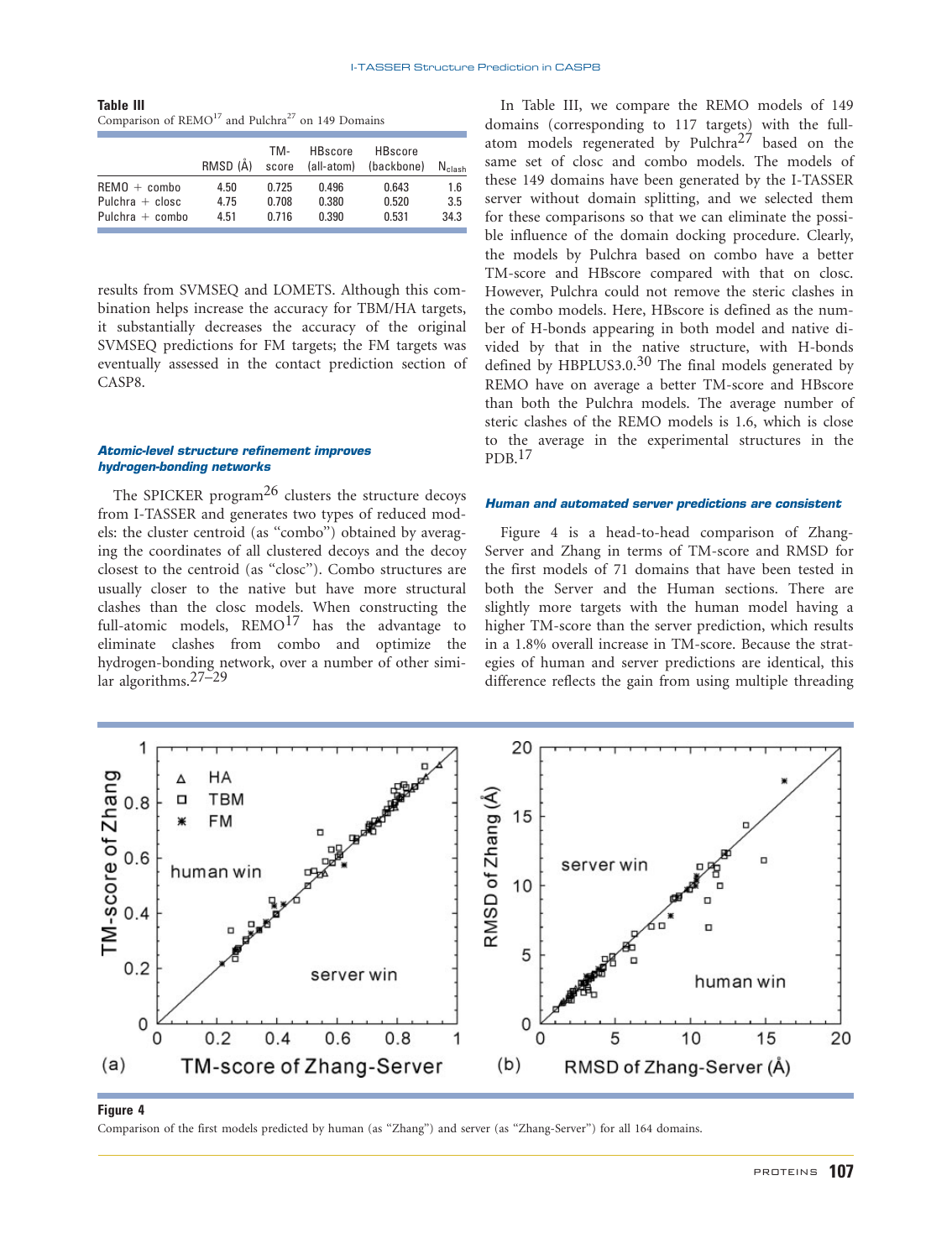

Figure 5 TM-score of the I-TASSER server prediction (stars) in control with the best model (solid spheres) predicted by other servers in CASP8. (a) The first model by I-TASSER. (b) The best in top 100 models in I-TASSER simulation.

programs from other servers in addition to LOMETS. However, the ''human-won'' targets are mainly in the TBM and FM categories. For HA targets, the average TM-score of the server models is actually 0.6% higher than that of human-predicted models. This shows that at least for the easy targets, human interventions are not necessary.

#### What went wrong?

# I-TASSER fails to select non-consensus correct folds

To help highlight the problems of the I-TASSER structure modeling and especially to identify the targets which I-TASSER failed to generate good models for, we use the best model generated by the servers in CASP8 other than Zhang-Server as the reference. All models were downloaded from http://predictioncenter.gc.ucdavis.edu/download\_area/CASP8/server\_predictions. In Figure 5(a), we compare, for each target, the TM-score of the first model predicted by the I-TASSER server with that of the best model generated by other servers. Although there are

several targets where I-TASSER generates better models than all others, the I-TASSER models are worse than the best models from other servers for most targets in the TBM/FM categories. The average TM-score of the I-TASSER models, calculated for all 164 domains, is 0.712 versus 0.765 for the best of other servers.

In Figure 5(b), we list the best (by TM-score) of the top 100 (as ranked by SPICKER) models generated by the I-TASSER simulations with reference to the best models from other servers. These models were generated by I-TASSER but many of them were ranked low by SPICKER and not selected for submission. The average TM-score of these models is 0.765, equal to that of the best models by other servers. This data on one hand demonstrates that most of the good quality structures have been already generated in the I-TASSER simulations; on the other hand, the difference highlights a major problem of the I-TASSER pipeline: the model selection. The top 100 I-TASSER models for each target are available at http://zhang.bioinformatics.ku.edu/casp8/decoys; these will serve as a benchmark set for the next stage of model selection development.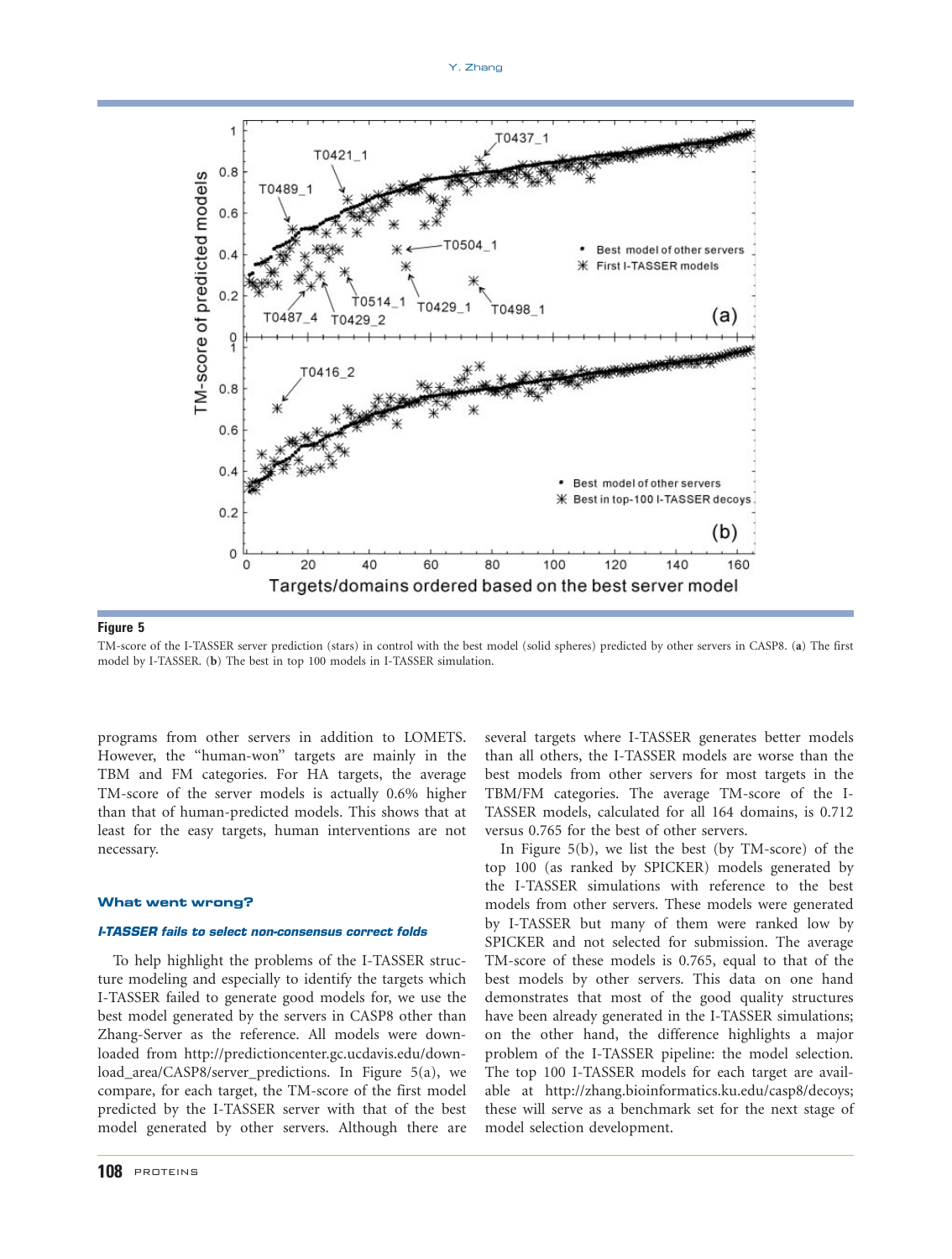I-TASSER builds models as guided by the consensus restraints from multiple threading templates. The consensus information is reinforced in the final step when the structures are clustered by SPICKER. These procedures are based on the assumption that a consensus template structure, ranked high by different scores of multiple threading programs, should be of better quality than those hit only by individual threading algorithms because there are much more ways for a threading program to pick up a wrong alignment than a right one.<sup>6</sup> For some targets, this assumption does not hold, and the selection based on consensus fails to select the correct fold. This turns out to be the major reason for the failure of I-TASSER model selection, especially for most of the cases highlighted in Figure 5(a).

For example, T0498\_1 is a designed protein which was designed to have a high sequence similarity (95%) with T0499\_1, but to have a different fold, that is, T0498\_1 has a 3 $\alpha$ -fold while T0499\_1 has an  $\alpha\beta$ -fold.<sup>31</sup> Among all LOMETS programs, only MUSTER<sup>20</sup> has a correct but weakly scoring hit on the template 2fs1A with a  $3\alpha$ conformation and a TM-score  $= 0.67$ . However, because of the high sequence and profile similarity, the majority of the high-scoring alignments are with the  $\alpha\beta$ -fold templates from 2igd, 1zxhA, 1mhxA, and 2i2yA. Thus, although I-TASSER did generate models with TM-score  $>0.70$  in this case, the correct 3 $\alpha$ -fold was ranked low, and the selection preferred the incorrect  $\alpha\beta$ -fold.

While T0498 1 is a special challenge for modeling and ranking which probably occurs very rarely in nature, T0504\_1 is another example of a similar ranking problem. T0504 is a three-domain protein but I-TASSER modeled T0504\_1 and T0504\_2 together because these regions were aligned simultaneously. T0504\_3 was successfully modeled, with the first model having an RMSD  $= 1.77\text{\AA}$ . The best template for T0504 1 and T0504 2 is 2g3r which is hit only by HHsearch,  $24$  with a low rank. The majority of LOMETS programs detect 2gf7A as a template, which has a similar architecture of two domains, both having a two- $\beta$ -hairpin wound structure [Fig. 6(b)]. Interestingly, domains in 2gf7A swap one b-hairpin with each other, which results in a different topology from T0504 [Fig. 6(a)]. This situation is similar to oligomer domain swapping  $32$  but the swap here occurs within a single protein chain. This may reflect a new evolutionary mechanism where oligomer domain swapping is followed by gene fusion. Correspondingly, the first I-TASSER model has a similar architecture to the target [Fig.  $6(c)$ ] but the TM-scores of both T0504\_1 and T0504\_2 are low because of the different orientation of the  $\beta$ -hairpins.

T0514\_1 is another type of inaccurate I-TASSER ranking. The difference from T0499\_1 and T0504\_1 is that LOMETS has no strong hit on any of the templates. I-TASSER is usually good at assembling fragments from multiple weakly hit templates.<sup>15</sup> However, in this example,



Structural modeling for T0504. (a) The experimental structure of the first two domains of T0504. (b) The template structure of 2gf7A detected by LOMETS which has the  $\beta$ -hairpin swapped and may reflect a new evolutionary mechanism from the target. (c) Superposition of the native on the I-TASSER model (white backbone). The native structures of T0504\_1 and T0504\_2 are in blue and red. The architecture of the model and the native is similar but with different orientation of b-hairpins.

the I-TASSER server failed to rank the best model as the first. The third submitted model has a TM-score  $= 0.490$ while the first model is a mirror image of the third model and has a TM-score  $= 0.316$  (see discussion below).

## Problem in domain splitting

Inappropriate domain assignment is the second major reason for the failure of I-TASSER modeling. This can happen in two scenarios. The first is when each individual domain has good templates from different proteins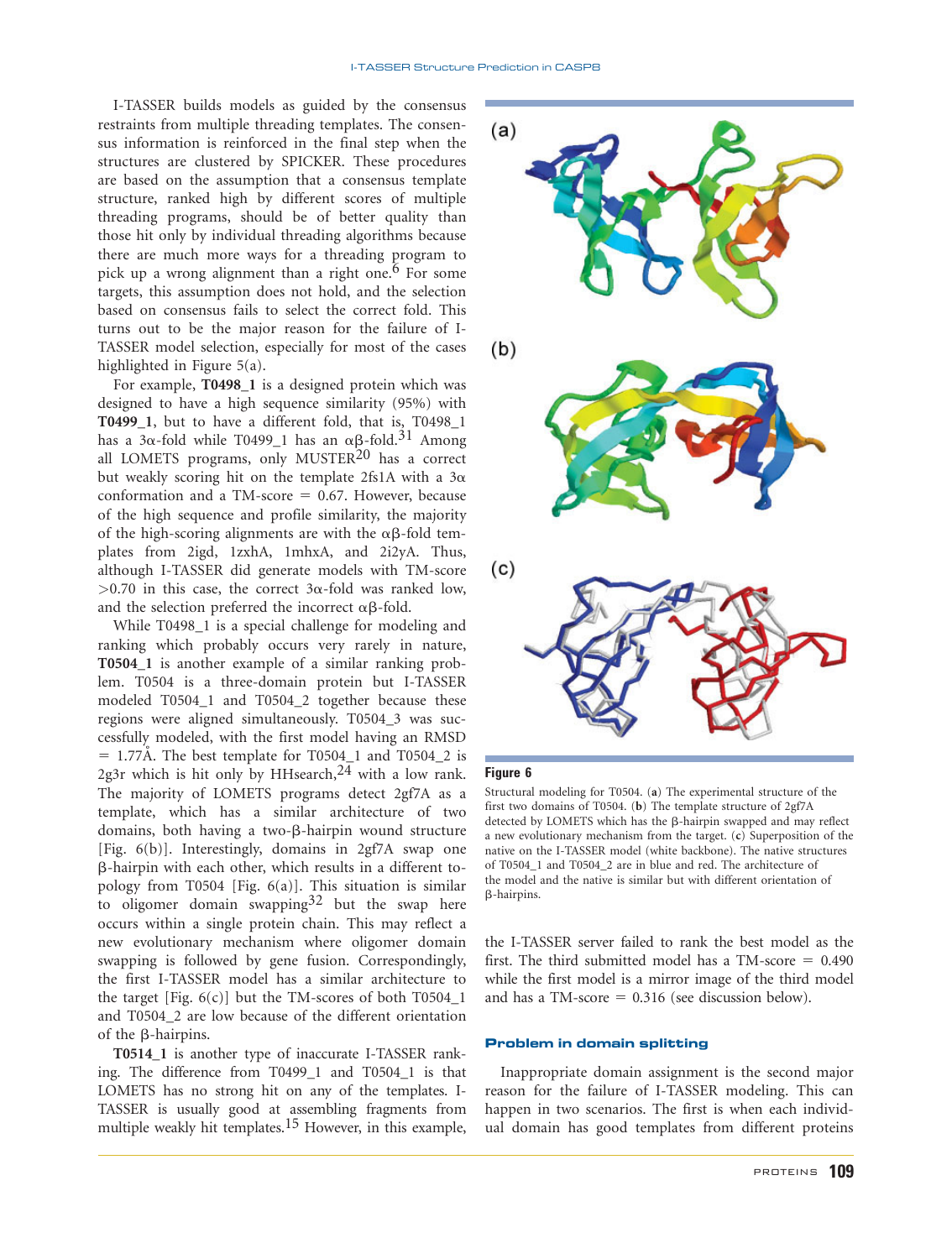but the threading programs fail to detect them when whole-chain sequences are used. The difficulty in this scenario is that we do not have an efficient algorithm for domain prediction. One such case is T0429, which is a two-domain protein. The first domain T0429\_1 has an alignment with template 2f5kA hit by HHsearch with a TM-score  $= 0.85$ , and the second domain T0429\_2 has a hit from 1oi1A by MUSTER with a TM-score  $= 0.47$ . However, because of the failure of domain splitting, I-TASSER attempted to fold the target based on ab initio modeling, which resulted in models significantly worse than the best model by other servers which was based on the correct templates (Figure 5a).

The second scenario occurs when one of multiple domains has no strong alignment while other domains have strong templates. If we model the target as a whole chain, the final clustering will be dominated by the wellaligned regions, which will result in the weakly-aligned domains having insufficient sampling because the structures of those domains are more diverse. One such example is T0487 which is a 685-residue target consisting of five domains. The sequences of all five domains are strongly aligned with the template 1yvuA, except for T0487\_4 which is a 87-residue domain (S178-V264) with no correct alignment with 1yvuA. Because the target is big, I-TASSER does not have sufficient sampling in this region, and the SPICKER clustering is dominated by the other well-aligned regions. As a result, the model of T0487\_4 has a much worse quality than the best of other servers which obviously split the target into domains and hit the correct templates (1r4kA and 1si2A) for this domain (information obtained from the head of the models). This problem was noticed in the CASP7 experiment $18$  and we have attempted to split the sequence into domains and model the domains separately. However, this does not always work better than folding the wholechain sequence because the corresponding chain connectivity restraints and interactions with partner domains are lost in the individual domain modeling. One solution to the problem may be to fold the easy domains first and then fold the remaining domains while keeping the structures of the other domains frozen.

# Potential function fails to recognize mirror image fold for FM targets

The predicted distance map and contact restraints have no ability to distinguish mirror image structures because both the right model and the mirror can satisfy the restraints equally well. This is one of the problems of I-TASSER in free modeling when the models are generated from scratch and no template can be used to guide the model selection. T0405\_1 is one such example, which is the first domain (N2-E73) of a two-domain target T0405 (see Figure 7). The I-TASSER server correctly recognized the target as having two domains but incorrectly split the



The I-TASSER modeling for T0405\_1 (a), where the mirror image structure (c) is ranked higher than the correct model (b).

first domain as M1-L101. As expected, the accuracy of the contact predictions from LOMETS is low (11% for side-chain and 0% for  $C\alpha$  contacts, see Table S1); but SVMSEQ predictions have an accuracy of 25% for sidechain contacts and 20% for  $C\alpha$  contacts. The I-TASSER server generated two types of models for T0405\_1 which are mirror images of each other with a distance-RMSD  $= 2.1$  A [Fig. 7(b,c)]. However, the incorrect mirror image was finally picked up by SPICKER [Fig. 7(c)]. There are several other big, hard targets where the mirror image structure was also ranked higher than the correct one. For example, in the above-mentioned target T0514, which is a 154-residue protein with a  $\beta$ -sandwich topology, I-TASSER ranks the mirror image structure as the first model and the one with the correct image as the third.

# MATERIALS AND METHODS

The I-TASSER prediction pipeline includes four general steps: template identification, structure reassembly, atomic model construction, and final model selection.

### Template identification

Target sequences are threaded through a non-redundant PDB structure library for identifying appropriate global-structure templates (for TBM targets) or local fragments (for FM targets). Threading is done by MUS- $TER<sub>20</sub>$  which uses an extended sequence profile-profile alignment algorithm with the alignment score enhanced by secondary structure match, fragment structure profile, solvent accessibility, backbone torsion angle, and hydrophobic scoring matrix. The fragment structure profile refers to a frequency matrix of the template proteins which are calculated from a set of nine-residue fragments that have a similar local structure and depth to the templates.20,33 For hard targets, additional templates are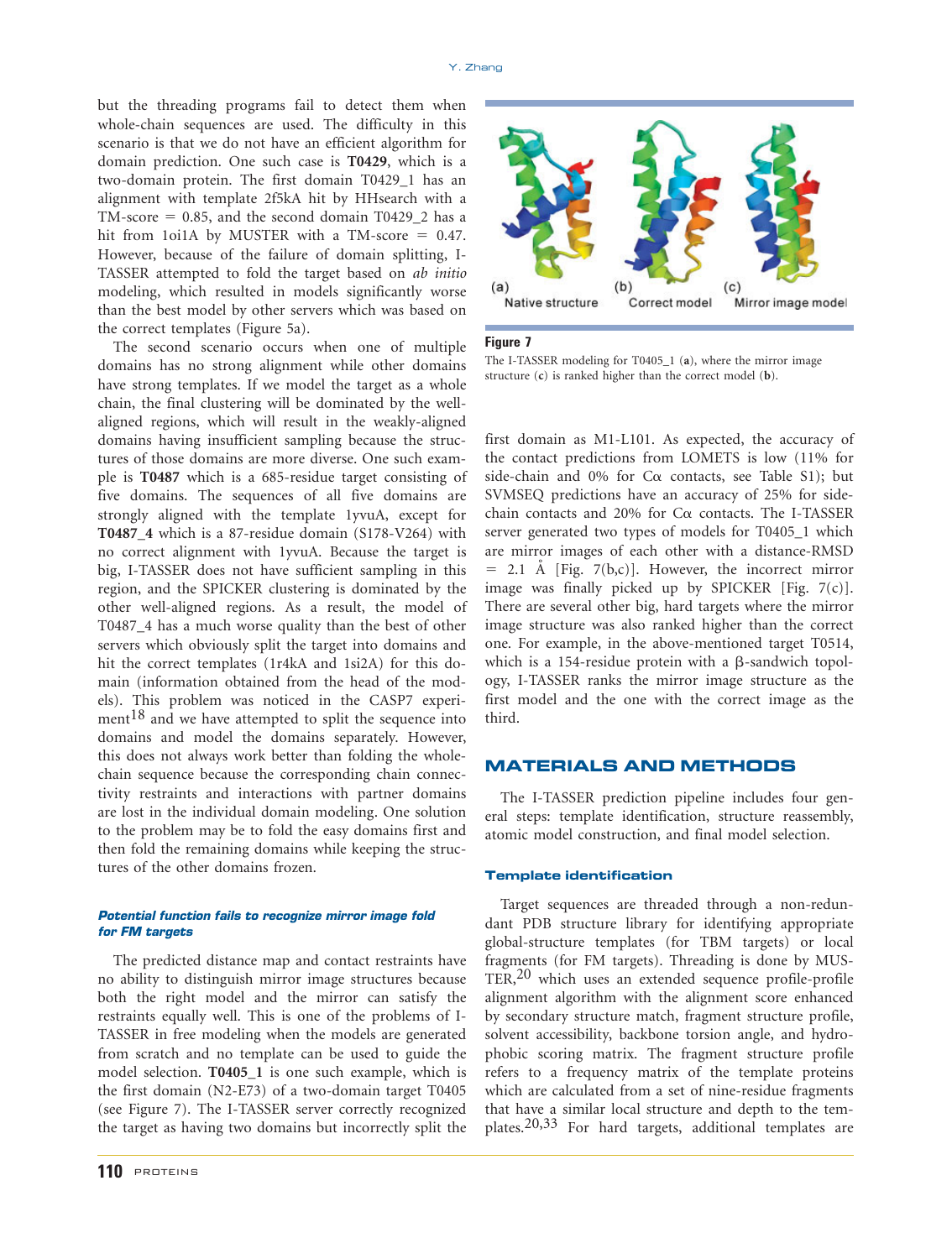used that are identified by LOMETS,  $21$  a local metathreading server including FUGUE,  $34$  HHSEARCH,  $24$ PROSPECT,<sup>35</sup> PPA,<sup>15</sup> and SP3.<sup>33</sup> In human prediction, we include additionally the models generated by other groups in the Server Section in the template pool. Having more threading templates is the only source of differences between Zhang and Zhang-Server predictions.

# Structure assembly

Continuous fragments excised from the threading templates are used to assemble full-length models<sup>15,36</sup> with unaligned loop regions built by ab initio modeling in a lattice system. $37$  The structure assembly process consists of two sets of simulations.15 The first set uses the threading templates as initial structures. In the second set, the simulations start from the cluster centroids generated by SPICKER<sup>26</sup> which clusters all the trajectories from the first set of simulations. Spatial restraints, which are collected from the PDB structures hit by TM-align<sup>19</sup> using the cluster centroids as query structures, are also incorporated in the I-TASSER simulations. The purpose of the second stage is to refine the local geometry as well as the global topology of the SPICKER centroids.

## Energy force field

The structure assembly simulations (for both the threading-aligned and the ab initio modeled regions) are guided by a unified knowledge-based force field, which includes three components: (1) general knowledge-based statistics terms from the PDB (Ca/side-chain correlations,37 H-bonds38 and hydrophobicity39) (2) spatial restraints from threading templates,  $21$  and (3) sequencebased contact predictions from SVMSEQ.16

The last energy term is relatively new in comparison with the force field used in the previous CASP experiment.18 SVMSEQ is a support-vector-machine (SVM) based residue–residue contact predictor that only uses sequence information.<sup>16</sup> It was trained using local window features (position-specific scoring matrices, secondary structure, and solvent accessibility predictions) and in-between segment features (residue separations, secondary structure of the contacting residues, and state distributions of the contacting residues). Nine sets of contact predictions are generated, which are based on three atom types  $(C\alpha, C\beta,$  and side-chain center); each atom type has three types of contact cutoffs  $(6, 7, and 8$   $\AA)$ . All nine predictions are used in I-TASSER simulation as restraints with weights proportional to their confidence.

#### Atomic model construction

The SPICKER cluster centroids from I-TASSER are reduced models with each residue represented by its  $Ca$ and side-chain center. The full-atomic models are built by  $REMO<sub>1</sub><sup>17</sup>$  a new protocol we developed for constructing full-atomic models from C-alpha traces by optimizing the H-bond networks. The basic backbone fragments ( $C\alpha$ , C, N, O) are matched from a secondary structure specific backbone isomer library which consist of a total of 68,206 non-redundant isomers from high-resolution PDB structures. The driving force in the REMO refinement protocol includes H-bonding, clash/break-amendment, I-TASSER restraints, and the CHARMM22 potential. On the basis of a test set of 230 nonhomologous proteins, REMO has the ability of removing steric clashes while retaining a topology score (e.g., TM-score) similar to that of cluster centroids. Moreover, the H-bond network was improved in more than 80% (187/230) of test proteins by REMO.<sup>17</sup>

### Model selection

The reduced models from I-TASSER are ranked based on the structure density in SPICKER clusters.<sup>26</sup> For each reduced model, atomic models from REMO are selected based on an empirical scoring function, which is equal to the sum of the number of H-bonds divided by the target length, the  $TM\text{-}score^{40}$  of the model with the SPICKER cluster centroid, and the average TM-score of the model with the initial templates (used for easy target only). The weights of the empirical score have been trained in benchmark tests. The highest scoring models are finally submitted.

# Multiple-domain proteins

The procedure to deal with multiple-domain proteins is similar to what we used in CASP7.<sup>18</sup> If a segment of the target sequence with >80 residues has no aligned residues in the top two threading templates, the target is treated as a multiple domain protein, and domain boundaries are automatically assigned based on the boundaries of the large gaps. The I-TASSER simulations are run for the full chain as well as the separate domains. The final full-length models are generated by docking the models of all domains together through a quick Metropolis Monte Carlo simulation, where the simulation energy is defined as the RMSD of the domain models to the fullchain models plus the reciprocal of the number of interdomain steric clashes. This procedure is only applied to proteins that have some domains not aligned in the topscoring templates. If multiple-domain templates are available with all domains aligned, the whole-chain will be modeled in I-TASSER simultaneously.

# **CONCLUSIONS**

The I-TASSER pipeline was tested in the CASP8 experiment. The success mainly comes from the fact that the algorithm manages to make use of information from multiple templates to assemble models with an optimized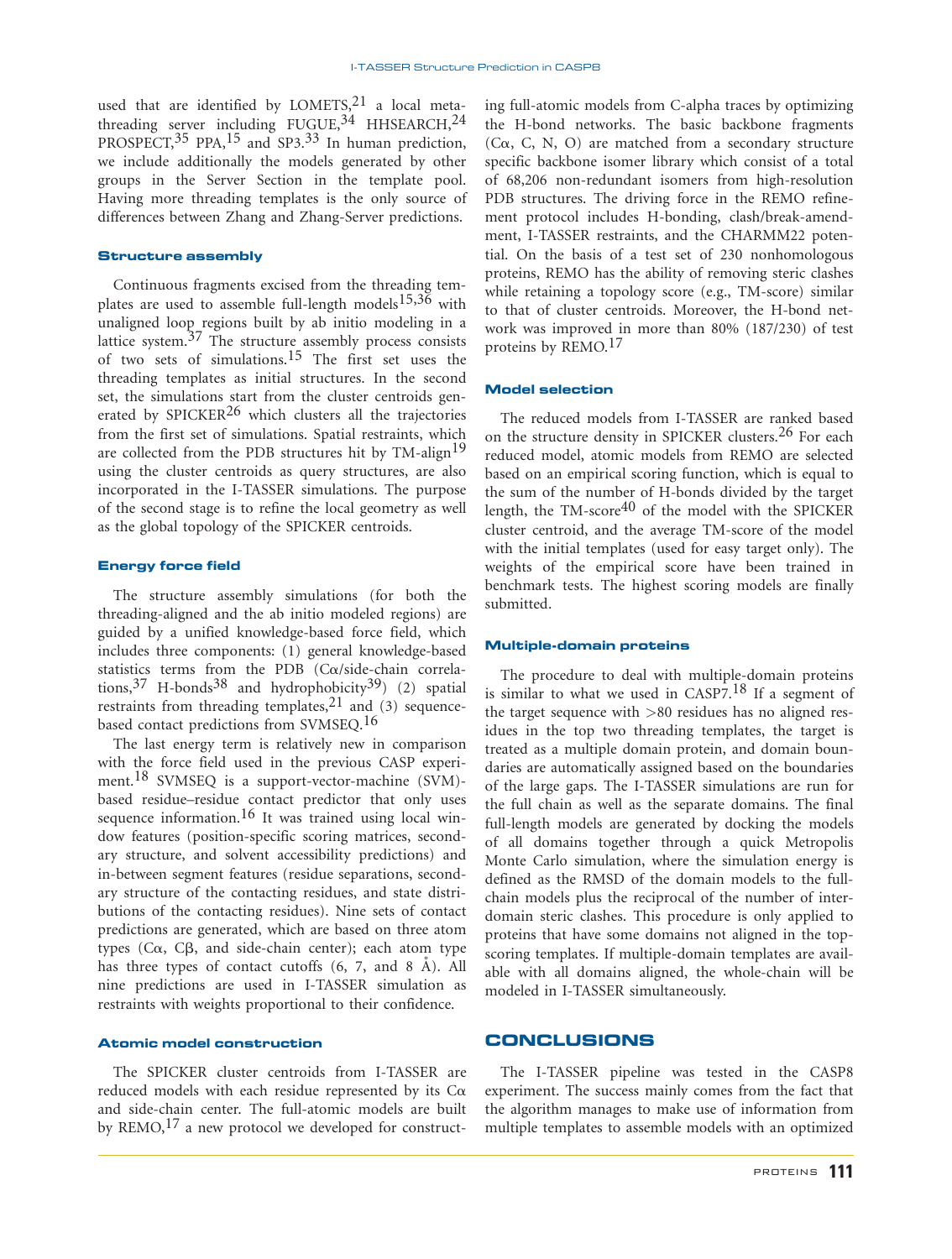knowledge-based potential $37$  to accommodate the global and local structural packing. The multiple template information is represented in I-TASSER as consensus spatial restraints and rigid structural fragments. The consensus restraints have a similar accuracy to those from the top individual templates but cover a larger portion of the structure and a larger fraction of native contacts. The rigid structure fragments excised from the PDB template structures help reduce the entropy of the conformational search and increase the fidelity of local structures. Encouragingly, the procedure has been made fully automated and generates models with a quality close to the human predictions for at least the close homology modeling.

For the first time, the sequence-based contact predictions from machine-learning techniques<sup>16</sup> are found helpful in both TBM and FM 3D structure assembly. In TBM, although the overall accuracy is most desirable, the key factor that determines the usefulness of the de novo contact predictions is the complementarity to the templatebased predictions, that is, only those contacts that are novel relative to the templates are essential. The false-positive predictions in the well-aligned regions are mostly neutralized by the strong template-based restraints. However, special treatment of the false-positive predictions, for example, removing the sequence-based contacts involving the well-aligned regions while keeping those in weakly aligned or unaligned regions, may further eliminate possible side effects of the de novo contact predictions in TBM. Progress has also been made in atomic-level structural refinement which optimizes the hydrogen-bonding network and improves local structural packing.<sup>17</sup>

Nevertheless, one of the major issues of the current I-TASSER approach lies in the selection of correct models. This is especially the case when the best templates are hit only by a minority of threading algorithms and ranked low in the scoring function. External statistical and physics-based atomic potentials may be borrowed to deal with this issue in combination with the I-TASSER potentials and SPICKER clustering. Another related issue is the mirror image recognition for free modeling, for which chirality-dependent energy terms need to be introduced in I-TASSER. Finally, incorrect domain splitting turns out to be the major issue influencing the quality of the I-TASSER models for multiple-domain targets. As both separate domain modeling and simultaneous modeling of multiple domains have defects, that is, individual domain modeling misses the restraint information from partners while simultaneous modeling suffers from insufficient sampling for small and weakly aligned domains, one solution may be to model the domain structures in a sequential order while keeping the other domains frozen. All these issues highlighted in the CASP8 experiment will be of high priority in the development of the next generation of I-TASSER.

# ACKNOWLEDGMENTS

The author thanks Drs. S. Wu, Y. Li, and A. Roy for assistance in CASP8, Dr. A. Szilagyi for reading the manuscript.

# REFERENCES

- 1. Murzin AG, Bateman A. CASP2 knowledge-based approach to distant homology recognition and fold prediction in CASP4. Proteins 2001;Suppl 5:76–85.
- 2. Ginalski K, Rychlewski L. Protein structure prediction of CASP5 comparative modeling and fold recognition targets using consensus alignment approach and 3D assessment. Proteins 2003;53 Suppl 6:410–417.
- 3. Das R, Qian B, Raman S, Vernon R, Thompson J, Bradley P, Khare S, Tyka MD, Bhat D, Chivian D, Kim DE, Sheffler WH, Malmstrom L, Wollacott AM, Wang C, Andre I, Baker D. Structure prediction for CASP7 targets using extensive all-atom refinement with Rosetta@home. Proteins 2007;69 Suppl 8:118–128.
- 4. Baker D, Sali A. Protein structure prediction and structural genomics. Science 2001;294:93–96.
- 5. Skolnick J, Fetrow JS, Kolinski A. Structural genomics and its importance for gene function analysis. Nat Biotechnol 2000;18:283–287.
- 6. Zhang Y. Progress and challenges in protein structure prediction. Curr Opin Struct Biol 2008;18:342–348.
- 7. Zhang Y. I-TASSER server for protein 3D structure prediction. BMC Bioinformatics 2008;9:40.
- 8. Soding J, Biegert A, Lupas AN. The HHpred interactive server for protein homology detection and structure prediction. Nucleic Acids Res 2005;33:W244–W248.
- 9. Kelley LA, Sternberg MJ. Protein structure prediction on the Web: a case study using the Phyre server. Nat Protoc 2009;4:363–371.
- 10. Zhang Y. Protein structure prediction: when is it useful? Curr Opin Struct Biol 2009;19:145–155.
- 11. Kryshtafovych A, Fidelis K, Moult J. Progress from CASP6 to CASP7. Proteins 2007;69 Suppl 8:194–207.
- 12. Battey JN, Kopp J, Bordoli L, Read RJ, Clarke ND, Schwede T. Automated server predictions in CASP7. Proteins 2007;69 Suppl 8:68–82.
- 13. Kopp J, Bordoli L, Battey JN, Kiefer F, Schwede T. Assessment of CASP7 predictions for template-based modeling targets. Proteins 2007;69 Suppl 8:38–56.
- 14. Jauch R, Yeo HC, Kolatkar PR, Clarke ND. Assessment of CASP7 structure predictions for template free targets. Proteins 2007;69 Suppl 8:57–67.
- 15. Wu S, Skolnick J, Zhang Y. Ab initio modeling of small proteins by iterative TASSER simulations. BMC Biol 2007;5:17.
- 16. Wu S, Zhang Y. A comprehensive assessment of sequence-based and template-based methods for protein contact prediction. Bioinformatics (Oxford England) 2008;24:924–931.
- 17. Li Y, Zhang Y. REMO: a new protocol to refine full atomic protein models from C-alpha traces by optimizing hydrogen-bonding networks. Proteins 2009;76:665–676.
- 18. Zhang Y. Template-based modeling and free modeling by I-TASSER in CASP7. Proteins 2007;69 Suppl 8:108–117.
- 19. Zhang Y, Skolnick J. TM-align: a protein structure alignment algorithm based on the TM-score. Nucleic Acids Res 2005;33:2302–2309.
- 20. Wu ST, Zhang Y. MUSTER: improving protein sequence profileprofile alignments by using multiple sources of structure information. Proteins 2008;72:547–556.
- 21. Wu ST, Zhang Y. LOMETS: a local meta-threading-server for protein structure prediction. Nucl Acids Res 2007;35:3375–3382.
- 22. Zhang Y, Skolnick J. The protein structure prediction problem could be solved using the current PDB library. Proc Natl Acad Sci USA 2005;102:1029–1034.